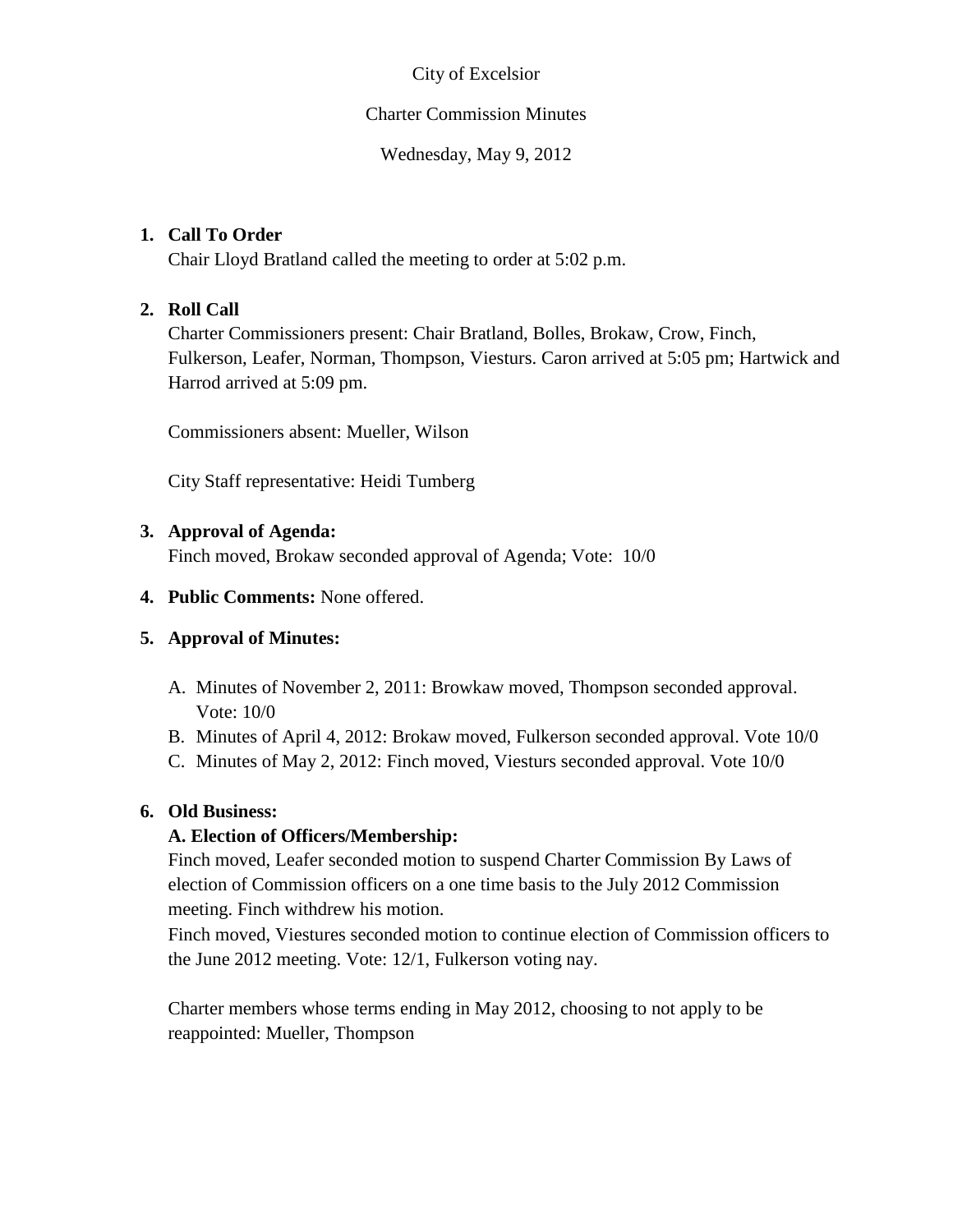### **B. Last day for a Petition to get on November Ballot:**

Chair Bratland reported the final date to accept a petition for inclusion prior to the November 2012 election would be 17 weeks which would be July 10, 2012.

### **C. Legality and Constitutionality of Financial Reporting Document:**

Chair Bratland referred to a report from Legal counsel Stanton. See attached document.

### **7. New Business:**

# **A Proposed Time line for Adopting Ordinance:**

Finch moved, Viesturs seconded a motion to continue the consideration time frame to June 6, 2012 meeting. Vote: 13/0

# **B. Draft Financial Reporting Ordinance:**

Brokaw moved, Caron seconded, that the Task Force review the Financial Reporting Document and 'clean up' non-controversial items that do not alter the content of the document and to create a list of items to return to the entire Charter Commission for discussion. The Task Force committee: Bratland, Finch Harrod, Hartwick, Viestures (to replace Caron) and Staff Financial Officer Turnberg (to replace Joan Carlson). Task Force to meet Tuesday, May 15, 2012 at7:00 a.m.

# **D. Proposed Charter Language Feedback:**

The Task Force discussion and conclusions to be reviewed and discussed at June 6, 2012 Charter Commission meeting.

### 8. **Adjournment:** Caron moved, Viesturs seconded, to adjourn at 6:08 p.m.

Respectfully submitted,

Lucille Crow, Acting Recording Secretary